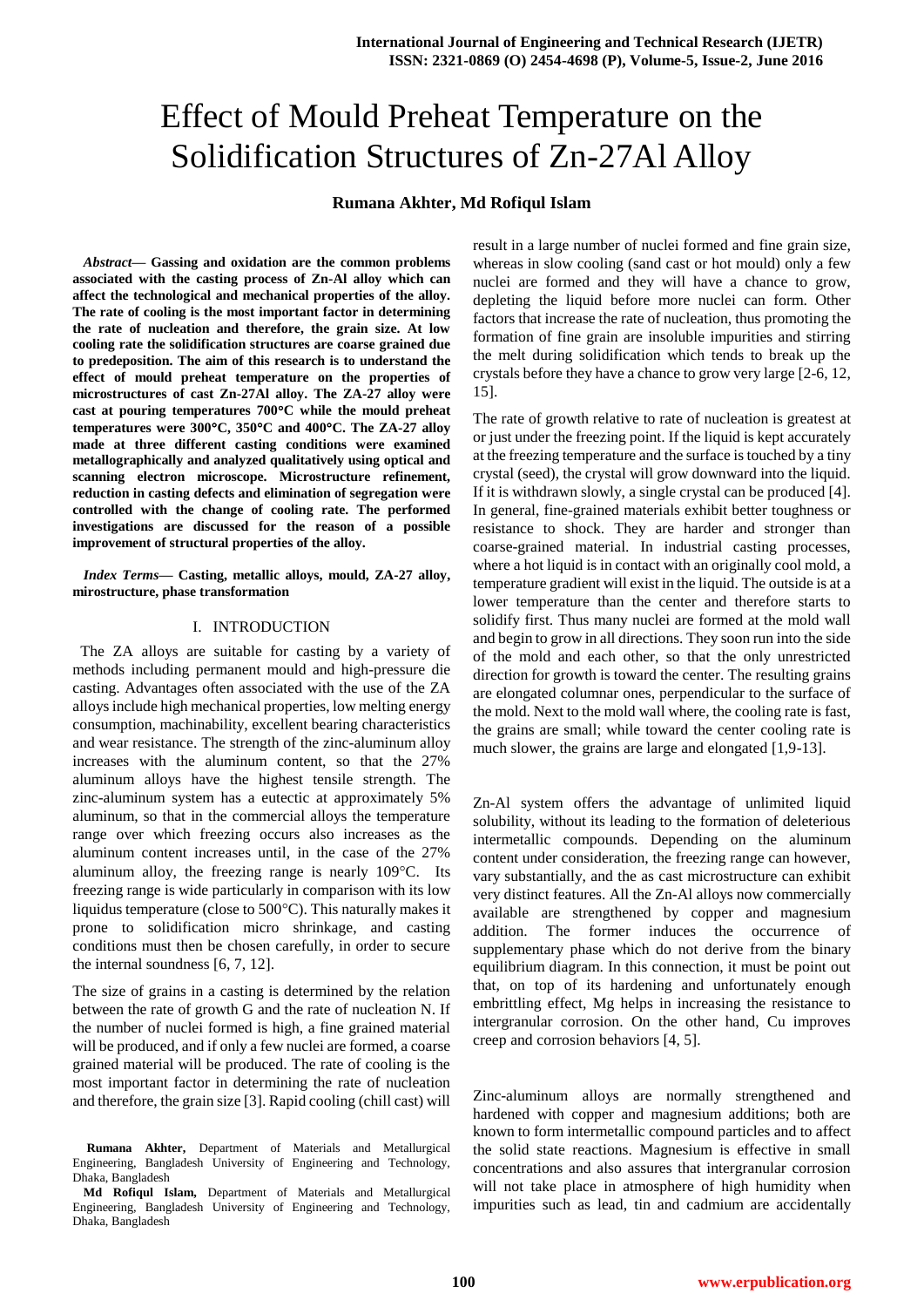high. Copper addition is also made to increase creep strength and to improve corrosion resistance. However the addition of too much copper to zinc aluminum alloys influences the ageing characteristics. The mechanical properties will decrease by a greater extent and undesirable dimensional growth will occur with time. Zinc alloys are susceptible to ageing because all phases are not in equilibrium in the as cast condition [14-16].

Liquid metals, with few exceptions, undergo a contraction in volume due to solidification. This decrease in volume may be as much as 6%. In a properly designed mould, with a provision for liquid supply to the portion that solidifies last, the contraction in volume presents no serious problem. If the entire exterior of the casting should solidify first, the decrease in volume of the interior during solidification will result in a large shrinkage cavity at the mid section [8].The ideal solidification would be that in which the metal first freezes at the bottom of the mould and continues upward to a riser at the top; however heal is dissipated more rapidly from the top of the mould. To minimize the formation of shrinkage cavities abrupt change in thickness and combinations of heavy and light sections should be avoided. If the casting does have heavy sections, they should be designed with riser at the top to supply liquid metal during solidification. Heavy sections should be cut upper most in the mould, and chills may be used in the sand adjacent to the slow cooling pans [6, 9].

 The casting temperature has a significant influence on the mechanical properties of cast zinc alloy. Influence of variation of the gradient and solidification rate on the structure of the reinforcing elements has a different character depending if the considered particle is a local heat source with the highest temperature, or if it is a resistance for the heat flow. The measured changes in the temperature gradient and, above all, the gradient change itself as a function of time and location of the investigated area relative to the particle is only caused by differences in thermal properties of components. Variation of derivatives of the temperature may cause variability, which may involve changes in both amplitude and duration of the process [3, 4, 11-13].

 Based on the research there are identified two metastable  $phases\gamma's$  and  $\eta'E$ . The dissolution of Cu and Al in the Zn-rich phase results in a change of the unit cell of the crystal structure, which affect the physical and mechanical properties, in particular the dimensional stability of the alloy [5-7]. Depending on the conditions of the casting process, the material is prepared in a variety of structures, due to solidification of liquid metal. They have impact on the microstructure, grain size, interdendritic distance and thermal conditions [10, 12].

Solidification of the ZA-27 alloy starts with the  $\alpha'$  phase dendrites, and then by peritectic reaction of the  $Zn-\beta$  rich phases around the edge of the  $\alpha'$  phase. The increase in the cooling rate during solidification reduces the range of occurrence of peritectic reaction in order to enrich the liquid with  $Zn$  and stop the solidification of the eutectic  $\beta$  and phase  $\eta$ . The rapid cooling causes - through the  $\beta$  phase transition in eutectoid temperature some irregular particles  $\alpha$  and  $\eta$ . Most of the  $\alpha'$  phases generally consist of a mixture of Zn-rich phase and Al matrix. These structures are formed by the rapid super cooling of the alloy. The disintegration of the metastable phase is limited by the addition of Cu during the eutectic transformation. After solidification the copper-rich phase forms with the  $Zn-n$  the CuZn4 phase in interdendritic areas, most of the remaining copper is dissolved in the phase [8, 9, 13].

## II. EXPERIMENTAL PROCEDURE

## *A. Casting Condition*

Mould used: Permanent mould of cast iron

Alloy used: ZA-27

Furnace used for casting: Pit furnace

Heating system used to preheat the mould: Gas flame

Additives used: Copper 1% and Magnesium 0.02%

Pouring temperatures of the melt:  $700^{\circ}$ C

Preheat temperature of the mould:

- 1. 300°C
- 2.  $350^{\circ}$ C
- 3. 400°C
- *B. Metallography*

Metallographic section of a cylindrical shape which had the dimension of 8mm diameter and 10mm height was prepared by lathe machine. Then grinding was done on the surface of the sample. The specimen was polished on a series of emery papers containing successively finer abrasives. The first paper was no.3, then 2, 1, 1/0, 2/0, 3/0 and finally 4/0. The final approximation to a flat scratch-free surface was obtained by the use of a wet rotating wheel covered with a special cloth that was charged with alumina powder of size 0.04µm.

Then etching solution of sodium sulphate and chromic acid in water mixture was used to etch the sample. Then the sample is mounted in the microscope. Various phases were revealed. The microstructures were observed and images were taken. Then the etched and unetched samples were observed in the scanning electron microscope. The backscattered and secondary electron (SE & BSE) images were taken.



Fig. 1. SE image at mould preheat temperature  $300^{\circ}$ C,  $\times 500$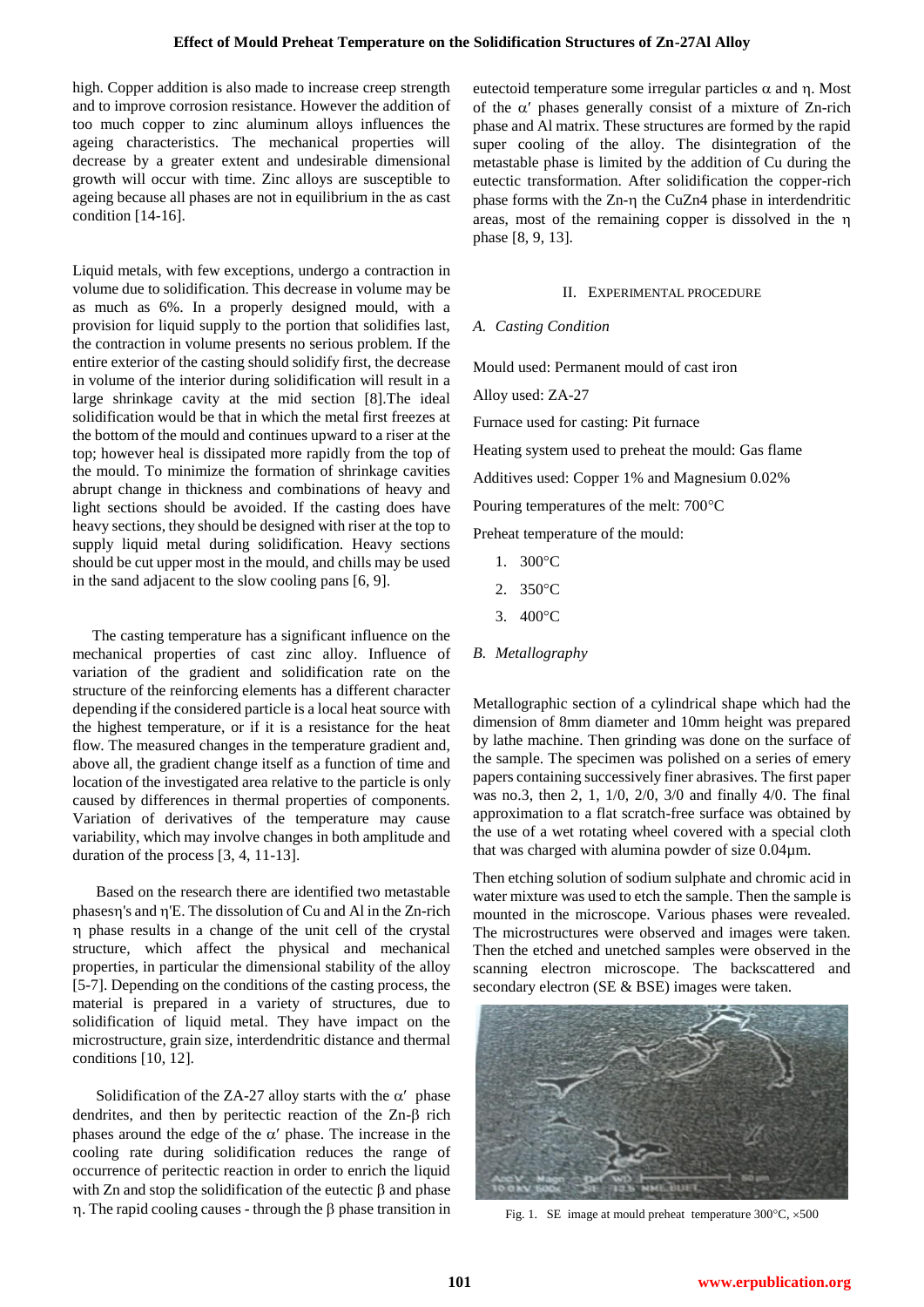

Fig. 2. BSE image at mould preheat temperature  $300^{\circ}$ C,  $\times 500$ 



Fig. 3. SE image at mould preheat temperature  $350^{\circ}$ C,  $\times$  500



Fig. 4. BSE image at mould preheat temperature  $350^{\circ}$ C,  $\times$  500



Fig. 5. SE image at mould preheat temperature  $400^{\circ}$ C,  $\times 500$ 



Fig. 6. BSE image at mould preheat temperature  $400^{\circ}$ C,  $\times 500$ 



Fig. 7. Optical microscope image at mould preheat temperature 300°C,



Fig. 8. Optical microscope image at mould preheat temperature 350°C,  $\times 200$ 



Fig. 9. Optical microscope image at mould preheat temperature 400°C,  $\times$ 200

### III. CONCLUSION

From the present experiment the following conclusions can be drawn

- The dendrites and eutectic regions consist of small, flaky and rod like irregularly shaped intermetallic compound. Otherwise, all the microstructures represent typical cored structure.
- Zn phases as a main phase in this alloy scanning electron microscope investigations shows that, responsible for mechanical properties enhancement, with the possibility to determine the size of the crystallites.
- When the preheat temperature increases the grain becomes coarser. As the mould temperature increases cooling rate decreases, and it gets enough time to grain growth. Sample cast at  $300^{\circ}$ C shows relatively sound structure than the samples cast at 350°C and 400°C.